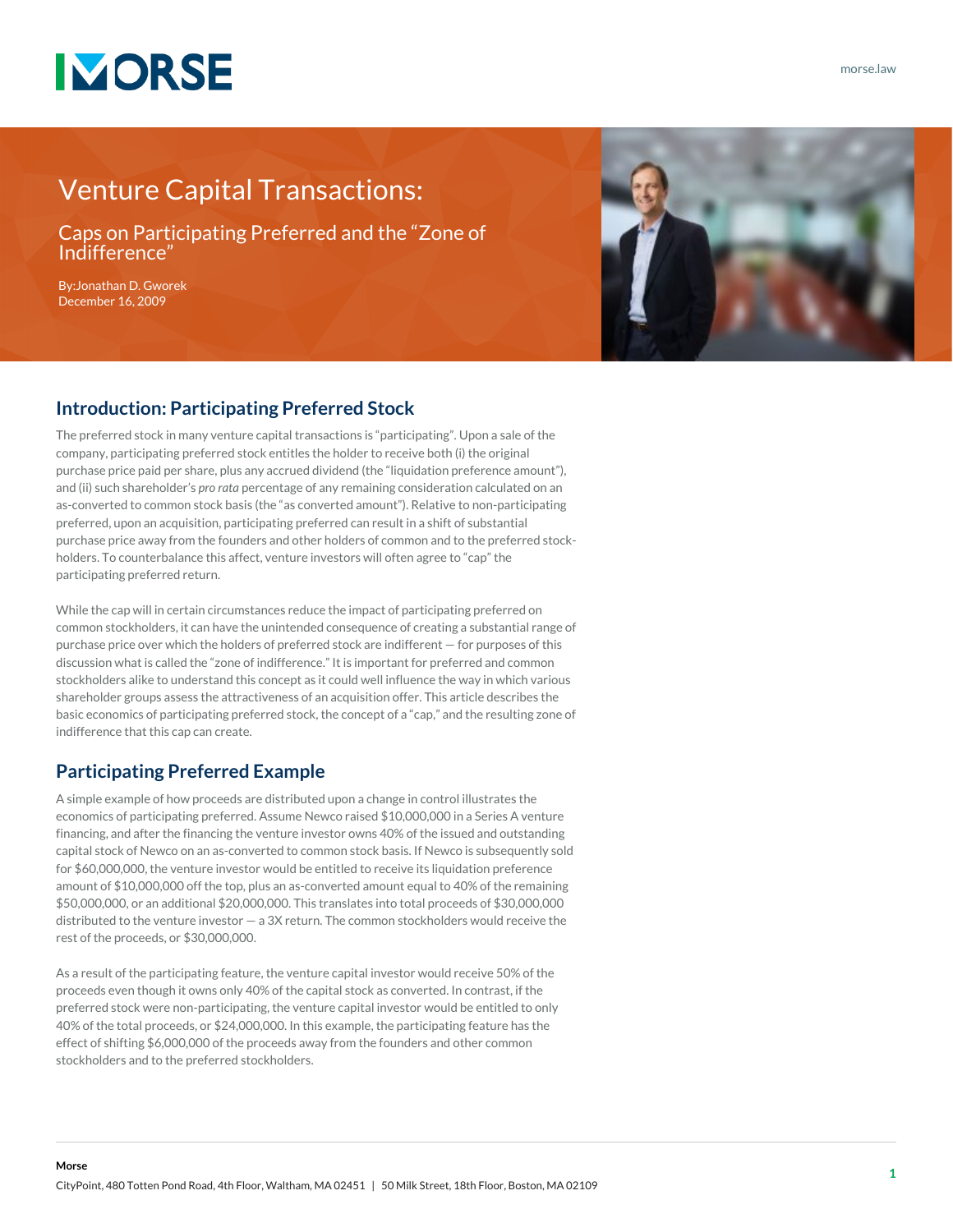# **IMORSE**

## **Purpose of Participating Preferred**

Many investors view this participation feature as downside protection — a mechanism intended to enhance the preferred stock return in the event of a disappointing outcome. If the acquisition consideration of Newco is low, but still exceeds the total invested capital, then the right to share on a *pro rata* basis in the amount in excess of invested capital allows the investors a return, albeit a modest one.

For example, if Newco were sold for \$15,000,000 rather than \$60,000,000, in the absence of the participation feature the investors would just be entitled to receive their invested capital back and would realize no return on the investment. But with the participating feature they would receive \$10,000,000 plus 40% of \$5,000,000, for a total of \$12,000,000, resulting in a 20% return on capital. The participating feature can also boost a return significantly in situations where the return to investors might be considered healthy even in the absence of this right. In the example above, where Newco is sold for \$60,000,000, the participation right boosted the return from 2.4X to 3X.

## **Introduction of a Cap**

When boosting an already healthy return is not the intended purpose of the participation right, venture capital transactions are structured so that once the investor's total return on invested capital equals or exceeds a certain agreed upon "cap", the investors are entitled to either (i) the cap amount, or (ii) the amount they would receive if the preferred stock were non-participating and they were only entitled to participate in the total proceeds alongside common stockholders on an as-converted to common stock basis. This approach reduces the dilutive impact on the founders and other holders of common stock. The "cap" is a dollar amount typically expressed as a multiple of the original investment. To continue the example above, if the Series A preferred stock was participating, but subject to a 2X cap, then the investors would be entitled to either (i) \$20,000,000 — 2X the initial investment, or (ii) 40% of the total proceeds. At a sales price of \$60,000,000, the investors would choose the latter, or \$24,000,000.

## **Zone of Indifference**

As a result of this cap, the venture investors would receive the exact same amount between a range of purchase prices. In the example above, the investors' would receive the same amount — \$20,000,000 — between \$35,000,000 and \$50,000,000. That is because the cap of 2X invested capital will be achieved at an acquisition price of \$35,000,000. At this acquisition price, the venture investors will be entitled to receive their liquidation preference amount, or \$10,000,000, plus their as-converted amount, or \$10,000,000, for a total of \$20,000,000 which is exactly 2X the invested capital. As stated above, once this cap is hit, the investors may choose in the alternative to receive their as-converted amount. However, their as-converted amount will not reach \$20,000,000 until the total pur- chase price is \$50,000,000. Because of this, the amount the investors would receive is exactly the same between \$35,000,000 and \$50,000,000. This is a \$15,000,000 "zone of indifference".

#### **Basic Formula**

**Morse**

The zone of indifference for a particular series of preferred stock subject to a cap can be easily calculated. It can be expressed as the difference between X and Y where X is the value at which the as-converted percentage of the total purchase price equals the cap, and Y is the value at which the investors allocation of the total purchase price calculated on a participating basis equals the cap. Solving for the values of X and Y that satisfy this relationship reduces to the following two formulae:

- X = Cap/(As Converted % Represented by the Preferred Stock)
- Y = (Cap Liquidation Preference Amount + (As Converted % Represented by